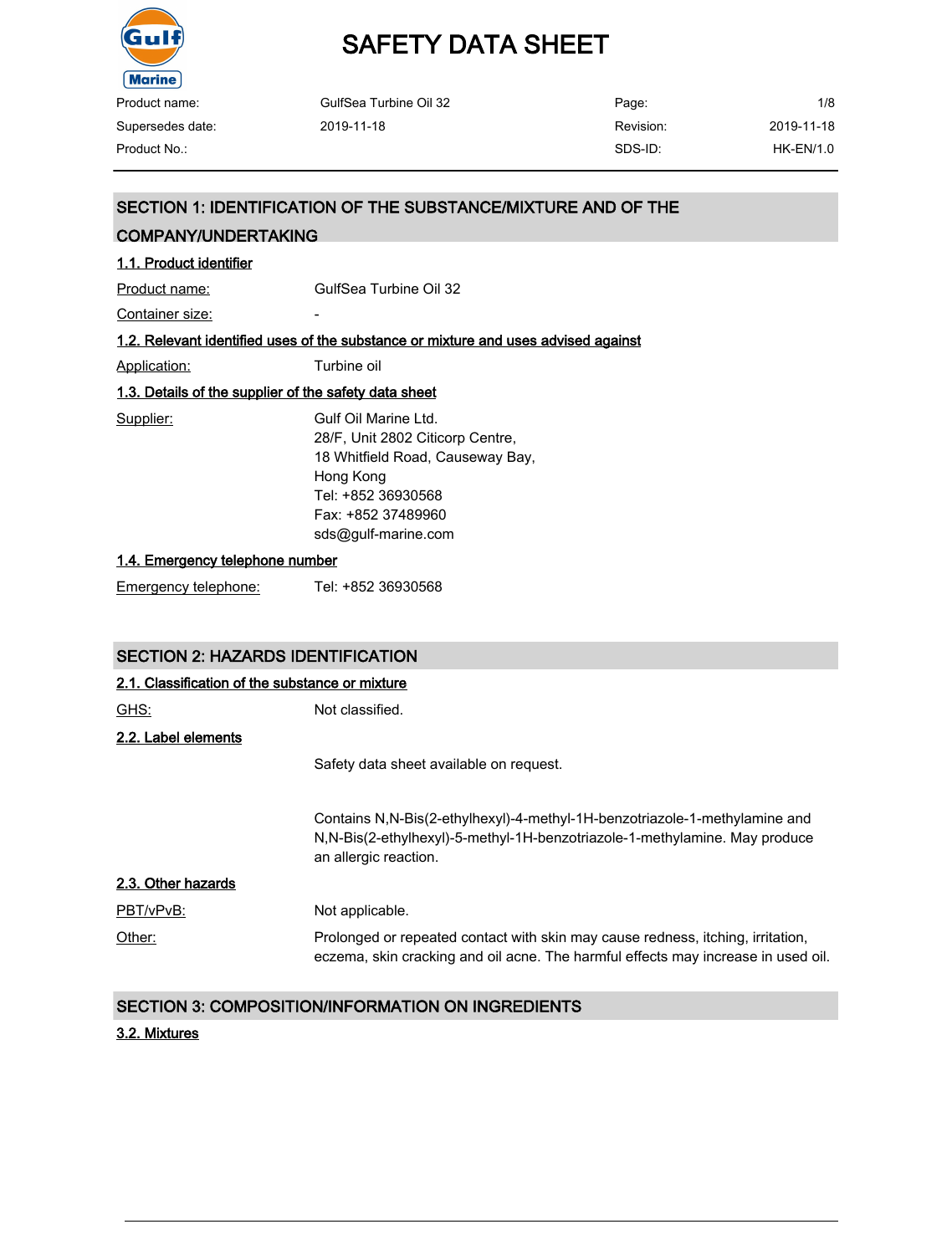

| Product name:<br>GulfSea Turbine Oil 32<br>2019-11-18<br>Supersedes date:<br>Product No.: |            |           |                          |                                                                                                 | Page:                  | 2/8<br>2019-11-18 |
|-------------------------------------------------------------------------------------------|------------|-----------|--------------------------|-------------------------------------------------------------------------------------------------|------------------------|-------------------|
|                                                                                           |            |           |                          |                                                                                                 | Revision:              |                   |
|                                                                                           |            |           | SDS-ID:                  | <b>HK-EN/1.0</b>                                                                                |                        |                   |
|                                                                                           |            |           |                          |                                                                                                 |                        |                   |
| GHS:                                                                                      |            |           |                          |                                                                                                 |                        |                   |
| $\frac{9}{6}$ :                                                                           | CAS-No.:   | EC No.:   | REACH Req.<br><u>No:</u> | Chemical name:                                                                                  | Hazard classification: | Notes:            |
| >90                                                                                       | 72623-87-1 | 276-738-4 | $\overline{\phantom{a}}$ | Lubricating oils (petroleum),<br>C20-50, hydrotreated neutral<br>oil-based; Baseoil-unspecified | Asp. Tox. 1; H304      |                   |
| Notes:                                                                                    |            |           | L: DMSO < $3\%$ (IP 346) |                                                                                                 |                        |                   |

### SECTION 4: FIRST AID MEASURES

| 4.1. Description of first aid measures |                                                                                                                                                                                                          |
|----------------------------------------|----------------------------------------------------------------------------------------------------------------------------------------------------------------------------------------------------------|
| Inhalation:                            | Move into fresh air and keep at rest. In case of persistent throat irritation or<br>coughing: Seek medical attention and bring these instructions.                                                       |
| Skin contact:                          | Remove contaminated clothing. Wash skin thoroughly with soap and water. Get<br>medical attention if any discomfort continues.                                                                            |
| Eye contact:                           | Immediately flush with plenty of water for up to 15 minutes. Remove any contact<br>lenses and open eyelids widely. If irritation persists: Seek medical attention and<br>bring along these instructions. |
| Ingestion:                             | Rinse mouth with water. Drink 1-2 glasses of water. Do not induce vomiting. Get<br>medical attention.                                                                                                    |
|                                        | 4.2. Most important symptoms and effects, both acute and delayed                                                                                                                                         |
| Symptoms/effects:                      | Defatting, drying and cracking of skin.                                                                                                                                                                  |
|                                        | 4.3. Indication of any immediate medical attention and special treatment needed                                                                                                                          |
|                                        | Medical attention/treatments: Treat symptomatically. If swallowed, especially in large quantities: Get medical<br>attention.                                                                             |

### SECTION 5: FIREFIGHTING MEASURES

### 5.1. Extinguishing media

| Extinguishing media:                                       | Extinguish with foam, carbon dioxide, dry powder or water fog. Cool containers<br>exposed to heat with water spray and remove container, if no risk is involved. |  |  |  |
|------------------------------------------------------------|------------------------------------------------------------------------------------------------------------------------------------------------------------------|--|--|--|
|                                                            | Do not use water jet as an extinguisher, as this will spread the fire.                                                                                           |  |  |  |
| 5.2. Special hazards arising from the substance or mixture |                                                                                                                                                                  |  |  |  |
| Specific hazards:                                          | When heated and in case of fire, harmful vapours/gases may be formed. Fire in<br>closed areas should only be extinguished by trained personnel.                  |  |  |  |
| 5.3. Advice for firefighters                               |                                                                                                                                                                  |  |  |  |
| Protective equipment for fire-<br>fighters:                | Evacuate personnel from immediate vicinity. Wear self-contained breathing<br>apparatus and full personal protection.                                             |  |  |  |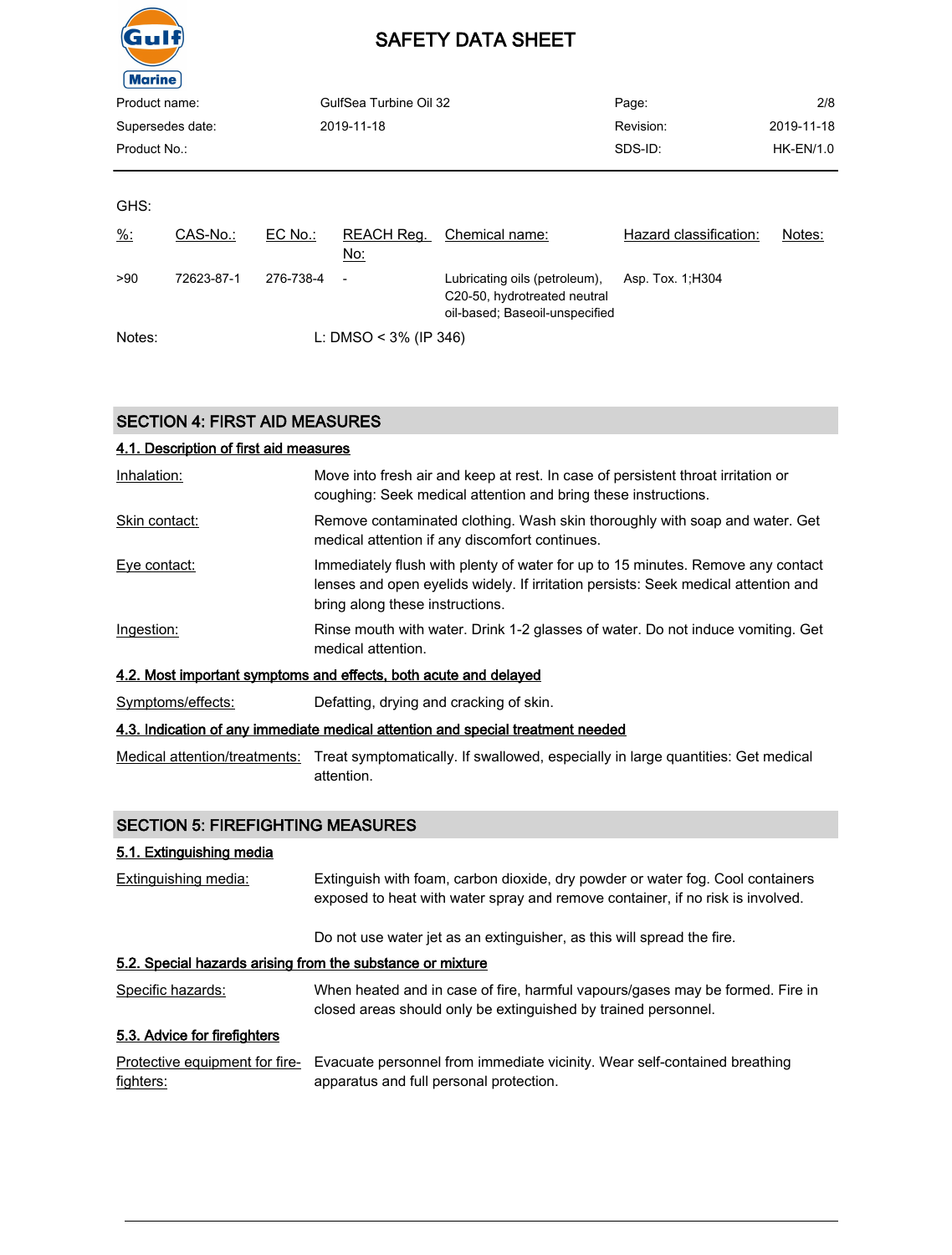

| Product name:    | GulfSea Turbine Oil 32 | Page:     | 3/8        |
|------------------|------------------------|-----------|------------|
| Supersedes date: | 2016-12-09             | Revision: | 2019-11-18 |
| Product No.:     |                        | SDS-ID:   | HK-EN/1.0  |

### SECTION 6: ACCIDENTAL RELEASE MEASURES

#### 6.1. Personal precautions, protective equipment and emergency procedures

| Personal precautions:                                     | If leakage cannot be stopped, evacuate area. Mark the spillage. Avoid inhalation<br>of oil mist and contact with skin and eyes. Keep public away from danger area. In<br>case of spills, beware of slippery floors and surfaces. |
|-----------------------------------------------------------|----------------------------------------------------------------------------------------------------------------------------------------------------------------------------------------------------------------------------------|
| Protective equipment:                                     | Put on protective equipment before entering danger area.                                                                                                                                                                         |
| 6.2. Environmental precautions                            |                                                                                                                                                                                                                                  |
| Environmental<br>precautions:                             | Prevent spillage entering a watercourse or sewer, contaminating soil or<br>vegetation. If this is not possible notify police and appropriate authorities<br>immediately.                                                         |
| 6.3. Methods and material for containment and cleaning up |                                                                                                                                                                                                                                  |
| Methods for cleaning up:                                  | Stop leak if possible without risk. Soak up with inert absorbent material.<br>Large Spillages: Stop leak if possible without risk. Dam and absorb spillages with<br>sand, earth or other non-combustible material.               |
| 6.4. Reference to other sections                          |                                                                                                                                                                                                                                  |
| Reference:                                                | For personal protection, see section 8. For waste disposal, see section 13.                                                                                                                                                      |

### SECTION 7: HANDLING AND STORAGE

### 7.1. Precautions for safe handling

| Safe handling advice:                                             | Observe good chemical hygiene practices. Avoid inhalation of oil mist and<br>contact with skin and eyes. Avoid prolonged and repeated contact with oil,<br>particularly used oil. Wash hands before breaks and before smoking, eating or<br>drinking.                                                          |  |  |  |  |
|-------------------------------------------------------------------|----------------------------------------------------------------------------------------------------------------------------------------------------------------------------------------------------------------------------------------------------------------------------------------------------------------|--|--|--|--|
| Technical measures:                                               | Use work methods which minimise oil mist production. Do not smoke or use open<br>fire or other sources of ignition.                                                                                                                                                                                            |  |  |  |  |
| Technical precautions:                                            | When working with heated oil, mechanical ventilation may be required.                                                                                                                                                                                                                                          |  |  |  |  |
| 7.2. Conditions for safe storage, including any incompatibilities |                                                                                                                                                                                                                                                                                                                |  |  |  |  |
| Technical measures for safe<br>storage:                           | Store in tightly closed original container in a well-ventilated place. Containers,<br>which are opened, must be carefully resealed and kept upright to prevent<br>leakage. Ensure that the container is undamaged and has a proper label. Use<br>appropriate containment to avoid environmental contamination. |  |  |  |  |
| Storage conditions:                                               | Store in tightly closed original container in a well-ventilated place. Protect from<br>heat and direct sunlight.                                                                                                                                                                                               |  |  |  |  |
| 7.3. Specific end use(s)                                          |                                                                                                                                                                                                                                                                                                                |  |  |  |  |
| Specific use(s):                                                  | Lubricant.                                                                                                                                                                                                                                                                                                     |  |  |  |  |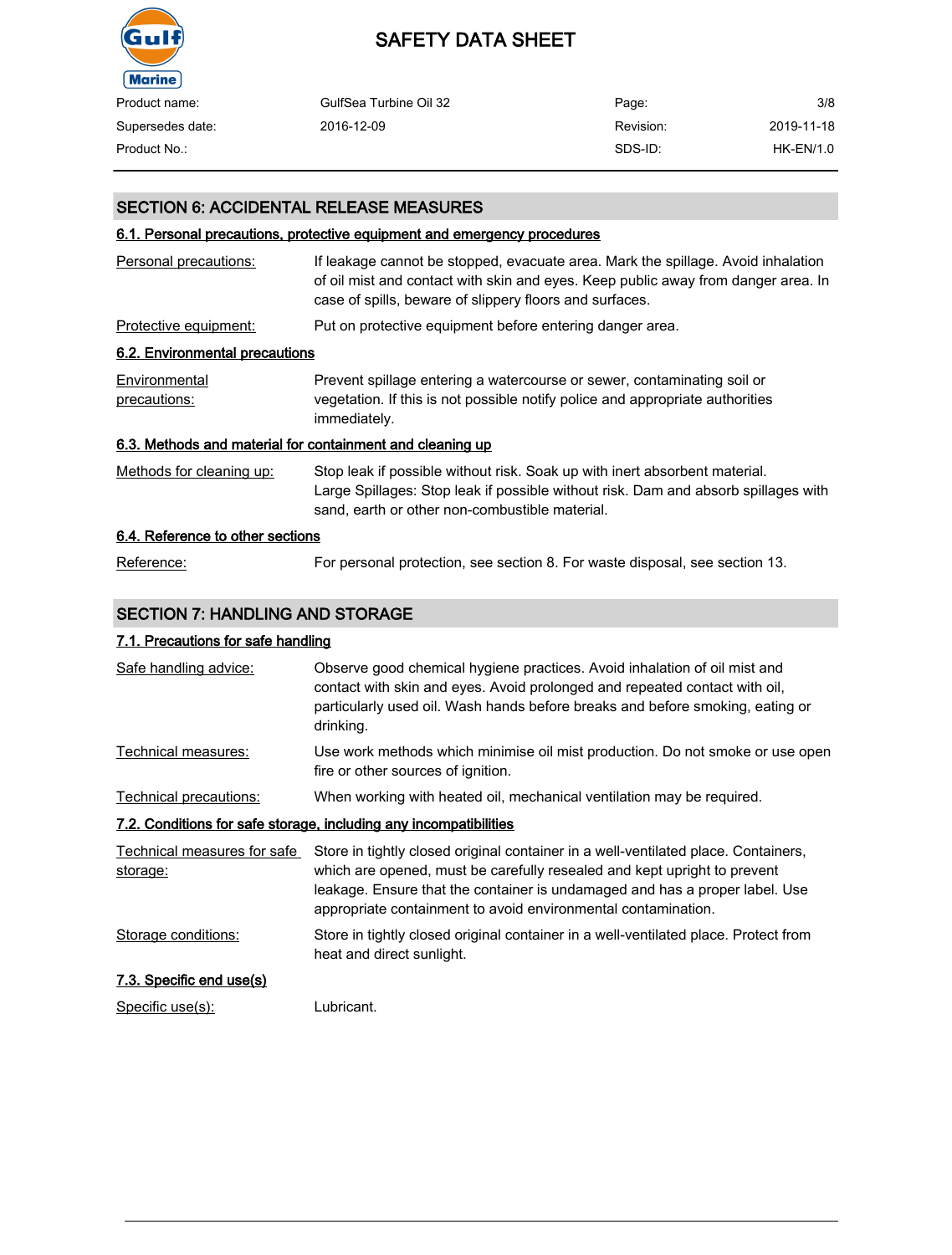

GulfSea Turbine Oil 32 2019-11-18 Page: Revision: SDS-ID: 4/8 2019-11-18 Product No.: HK-EN/1.0

### SECTION 8: EXPOSURE CONTROLS/PERSONAL PROTECTION

### 8.1. Control parameters

Occupational exposure limits:

| CAS-No.:                 | Chemical name:     | <u>As:</u>                                   | <b>Exposure limits:</b> | Type:               | Notes:                   | References: |
|--------------------------|--------------------|----------------------------------------------|-------------------------|---------------------|--------------------------|-------------|
| $\overline{\phantom{0}}$ | Oil mist, -mineral | $\overline{\phantom{a}}$                     | $5 \text{ mg/m}$ 3      | PEL (Long<br>Term)  |                          |             |
|                          |                    | $\overline{\phantom{0}}$                     | 10 $mg/m3$              | PEL (Short<br>Term) | $\overline{\phantom{0}}$ |             |
| DNEL/PNEC:               |                    | DNEL: Not available.<br>PNEC: Not available. |                         |                     |                          |             |

#### 8.2. Exposure controls

| Engineering measures:  | Provide adequate ventilation. Observe Occupational Exposure Limits and<br>minimize the risk of inhalation of vapours and oil mist.                                                                                                                                                                                                                            |
|------------------------|---------------------------------------------------------------------------------------------------------------------------------------------------------------------------------------------------------------------------------------------------------------------------------------------------------------------------------------------------------------|
| Respiratory equipment: | In case of inadequate ventilation use suitable respirator. Use respiratory<br>equipment with gas filter, type A1. If the product is heated under manual<br>handling, use suitable mask with filter A1P2 or A2P2.                                                                                                                                              |
| Hand protection:       | Nitrile gloves are recommended. If signs of wear and tear are noticed then the<br>gloves should be replaced. The most suitable glove must be chosen in<br>collaboration with the gloves supplier, who can inform about the breakthrough<br>time of the glove material.                                                                                        |
| Eye protection:        | Wear approved, tight fitting safety glasses where splashing is probable.                                                                                                                                                                                                                                                                                      |
| Skin protection:       | Wear appropriate clothing to prevent repeated or prolonged skin contact.                                                                                                                                                                                                                                                                                      |
| Hygiene measures:      | Wash hands after handling. Observe good chemical hygiene practices. Wash<br>contaminated clothing before reuse. When using do not eat, drink or smoke.<br>Always remove oil with soap and water or skin cleaning agent, never use<br>organic solvents. Do not use oil-contaminated clothing or shoes, and do not<br>put rags moistened with oil into pockets. |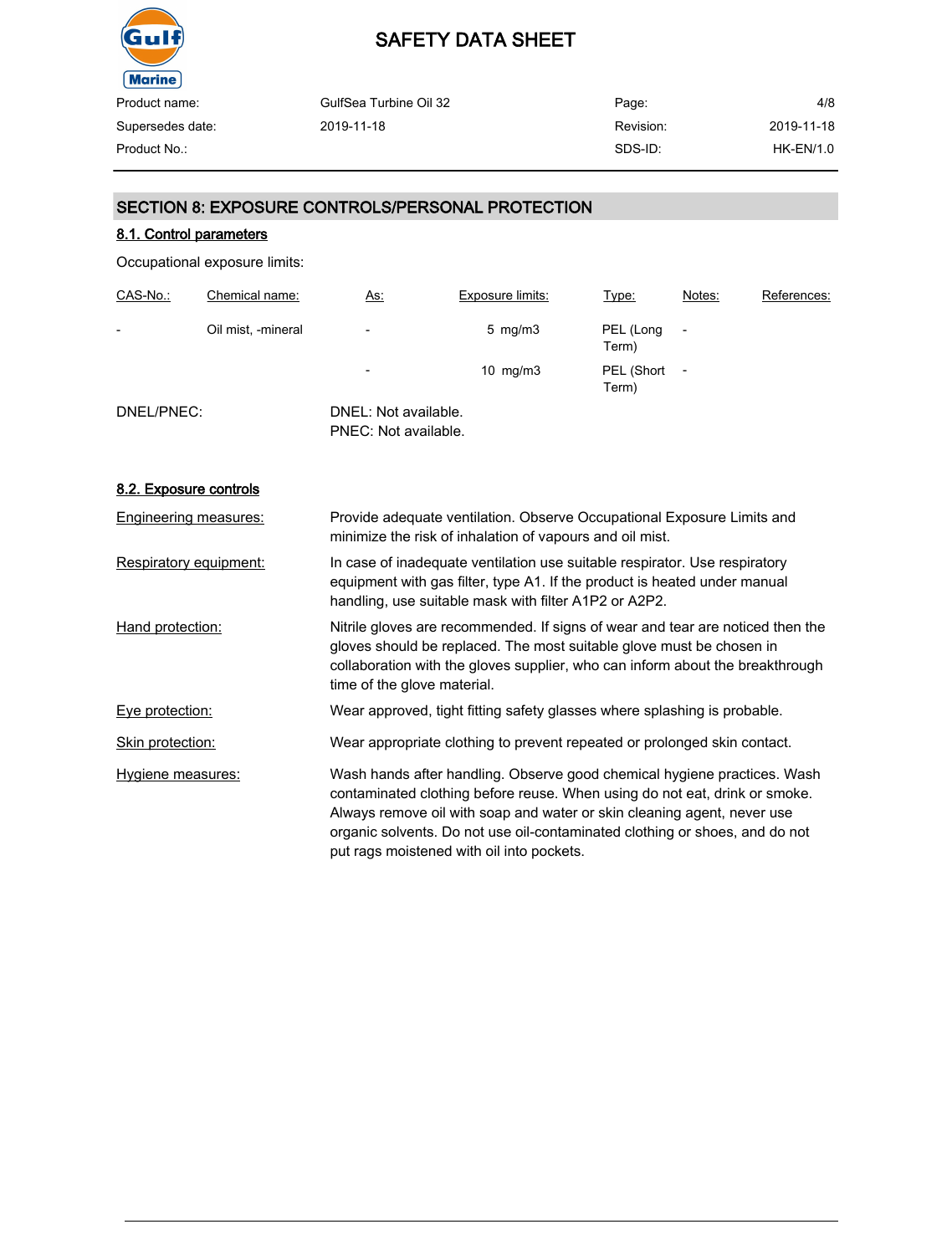

Product name: Supersedes date:

| Product name:    | GulfSea Turbine Oil 32 | Page:     | 5/8        |
|------------------|------------------------|-----------|------------|
| Supersedes date: | 2019-11-18             | Revision: | 2019-11-18 |
| Product No.:     |                        | SDS-ID:   | HK-EN/1.0  |

### SECTION 9: PHYSICAL AND CHEMICAL PROPERTIES

### 9.1. Information on basic physical and chemical properties

| Appearance:                                        | Oily liquid                                          |
|----------------------------------------------------|------------------------------------------------------|
| Colour:                                            | Yellow.                                              |
| Odour:                                             | Characteristic.                                      |
| Odour threshold:                                   | Not available.                                       |
| pH:                                                | Not available.                                       |
| <u>Melting point / freezing point:</u>             | Not available.                                       |
| Boiling point:                                     | >300°C                                               |
| <u>Flash point:</u>                                | OC (Open cup). 212°C [ASTM D92.]                     |
| <b>Evaporation rate:</b>                           | Not available.                                       |
| Flammability (solid, gas):                         | Not applicable.                                      |
| Explosion limits:                                  | Not available.                                       |
| Vapour pressure:                                   | <0.01 kPa (20°C)                                     |
| Vapour density:                                    | Not available.                                       |
| Relative density:                                  | $-0.85$                                              |
| Solubility:                                        | Soluble in: Organic solvents.<br>Insoluble in water. |
| <b>Partition coefficient</b><br>(n-octanol/water): | Not available.                                       |
| Auto-ignition<br>temperature (°C):                 | $>300^{\circ}$ C                                     |
| <b>Decomposition</b><br>temperature (°C):          | >300°C                                               |
| Viscosity:                                         | 32.2 mm <sup>2</sup> /s (40 °C)                      |
|                                                    | 5.5 mm <sup>2</sup> /s (100°C)                       |
| <b>Explosive properties:</b>                       | Not applicable.                                      |
| Oxidising properties:                              | Not applicable.                                      |
| 9.2. Other information                             |                                                      |
| Pour point(°C):                                    | $-24^{\circ}$ C                                      |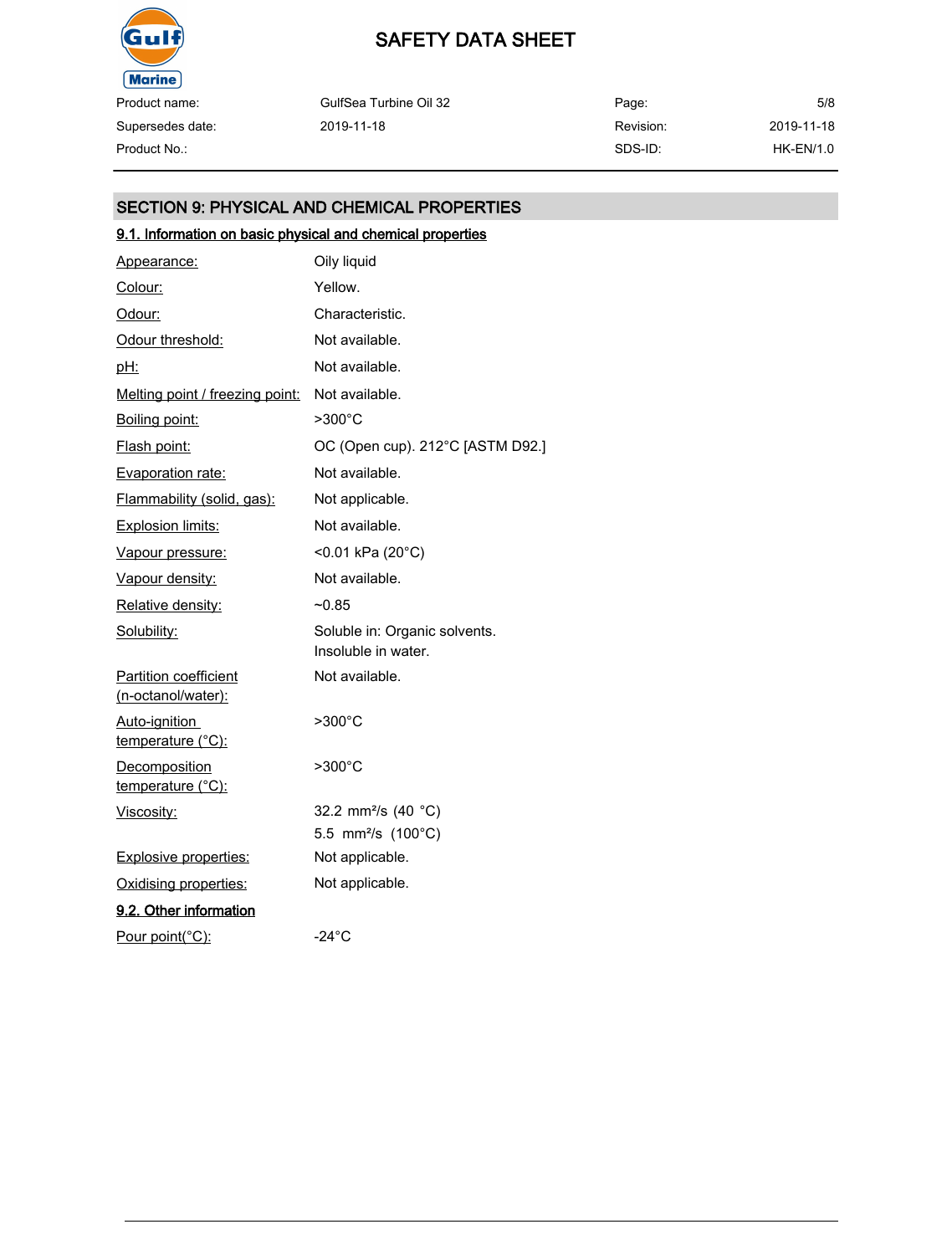

## SAFETY DATA SHEET

| Product name:    | GulfSea Turbine Oil 32 | Page:     | 6/8        |
|------------------|------------------------|-----------|------------|
| Supersedes date: | 2019-11-18             | Revision: | 2019-11-18 |
| Product No.:     |                        | SDS-ID:   | HK-EN/1.0  |

| SECTION 10: STABILITY AND REACTIVITY                 |                                             |  |
|------------------------------------------------------|---------------------------------------------|--|
| <u>10.1. Reactivity</u>                              |                                             |  |
| Reactivity:                                          | Not reactive.                               |  |
| 10.2. Chemical stability                             |                                             |  |
| Stability:                                           | Stable under normal temperature conditions. |  |
| 10.3. Possibility of hazardous reactions             |                                             |  |
| Hazardous reactions:                                 | None under normal conditions.               |  |
| 10.4. Conditions to avoid                            |                                             |  |
| Conditions/materials to avoid: Heat, sparks, flames. |                                             |  |
| 10.5. Incompatible materials                         |                                             |  |
| Incompatible materials:                              | Strong oxidizing substances.                |  |
| 10.6. Hazardous decomposition products               |                                             |  |
| Hazardous decomposition<br><u>products:</u>          | Hazardous polymerisation will not occur.    |  |
|                                                      |                                             |  |

### SECTION 11: TOXICOLOGICAL INFORMATION

### 11.1. Information on toxicological effects

| Inhalation:         | Inhalation of oil mist or vapours formed during heating of the product may irritate<br>the respiratory system and provoke throat irritation and coughing. |
|---------------------|-----------------------------------------------------------------------------------------------------------------------------------------------------------|
| Skin contact:       | Prolonged or repeated contact with used oil may cause serious skin diseases,<br>such as dermatitis.                                                       |
| Eye contact:        | May cause temporary eye irritation.                                                                                                                       |
| Ingestion:          | Low order of acute toxicity, but aspiration following ingestion and vomiting may<br>cause severe and potentially fatal chemical pneumonitis.              |
| Specific effects:   | Used oil may contain harmful contaminants.                                                                                                                |
| Toxicological data: | Skin sensitisation: No information available.                                                                                                             |
|                     | Mutagenicity: No known significant effects or critical hazards.                                                                                           |
|                     | Carcinogenicity: No known significant effects or critical hazards.                                                                                        |
|                     | Reproductive Toxicity: No known significant effects or critical hazards.                                                                                  |
|                     | Teratogenicity: No known significant effects or critical hazards.                                                                                         |
|                     | STOT - Single exposure:, Not available.                                                                                                                   |
|                     | STOT - Repeated exposure:, Not available.                                                                                                                 |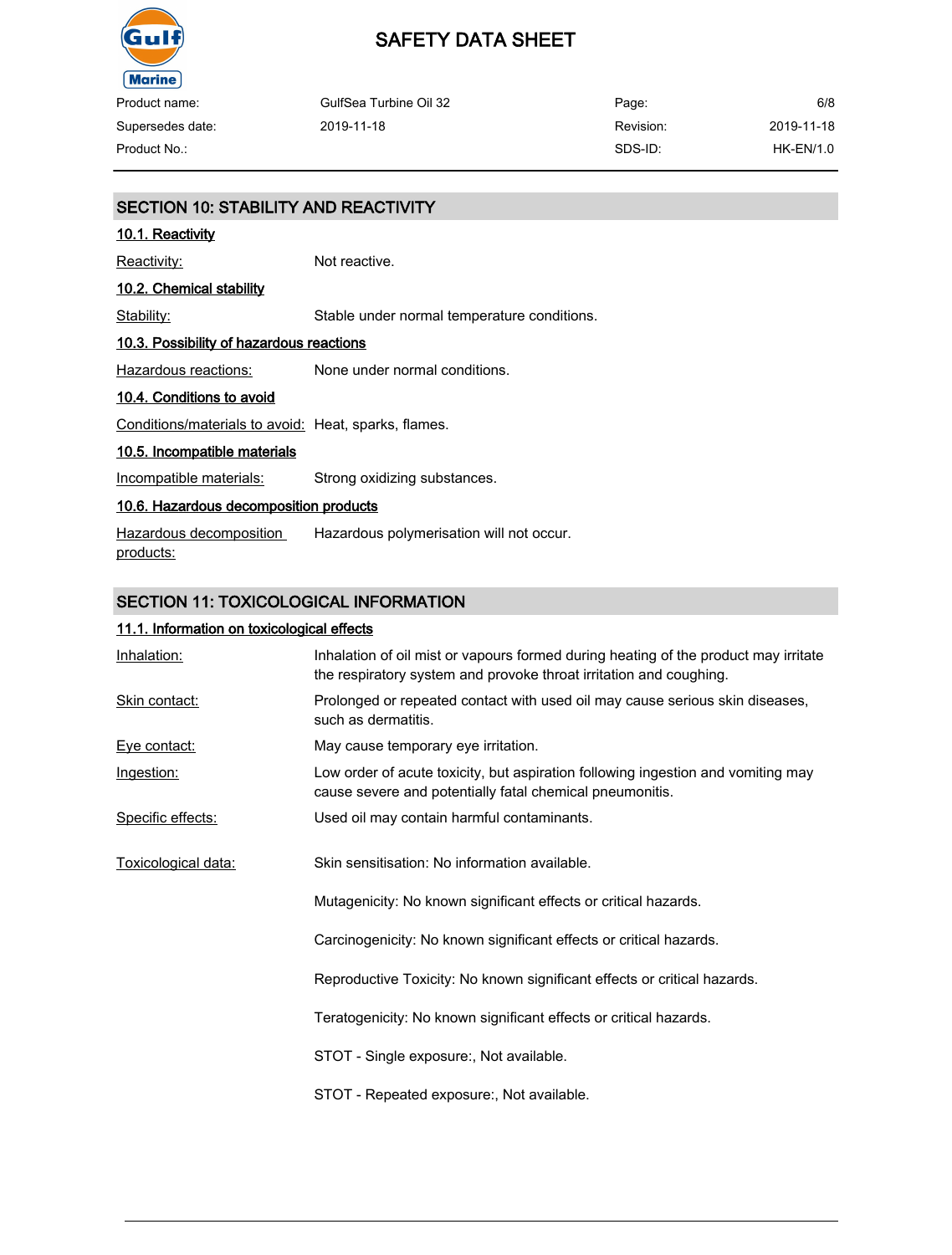

| Product name:    | GulfSea Turbine Oil 32 | Page:     | 7/8        |
|------------------|------------------------|-----------|------------|
| Supersedes date: | 2019-11-18             | Revision: | 2019-11-18 |
| Product No.:     |                        | SDS-ID:   | HK-EN/1.0  |

### SECTION 12: ECOLOGICAL INFORMATION

#### 12.1. Toxicity

Ecotoxicity: Not harmful to aquatic organisms. Expected LC/EC50 value > 100 mg/l

#### 12.2. Persistence and degradability

Degradability: Potentially degradable, but will persist in the environment for long periods.

### 12.3. Bioaccumulative potential

Bioaccumulative potential: No data available on bioaccumulation.

#### 12.4. Mobility in soil

Mobility: Spillages may penetrate the soil causing ground water contamination.

### 12.5. Results of PBT and vPvB assessment

PBT/vPvB: This product does not contain any PBT or vPvB substances.

#### 12.6. Other adverse effects

Other adverse effects: Not known.

### SECTION 13: DISPOSAL CONSIDERATIONS

#### 13.1. Waste treatment methods

Waste is classified as hazardous waste. Dispose of waste and residues in accordance with local authority requirements.

Contaminated packaging: Disposal through approved facilities is recommended.

### SECTION 14: TRANSPORT INFORMATION

The product is not covered by international regulation on the transport of dangerous goods (IMDG, IATA, ADR/RID).

## 14.1. UN number UN-No: Not regulated. 14.2. UN proper shipping name Proper Shipping Name: Not regulated. 14.3. Transport hazard class(es) Class: Not regulated. 14.4. Packing group PG: Not regulated. 14.5. Environmental hazards Marine pollutant: Not regulated. Environmentally Hazardous Substance: Not regulated. 14.6. Special precautions for user Special precautions: Not regulated. 14.7. Transport in bulk according to Annex II of MARPOL 73/78 and the IBC Code Transport in bulk: Not regulated.